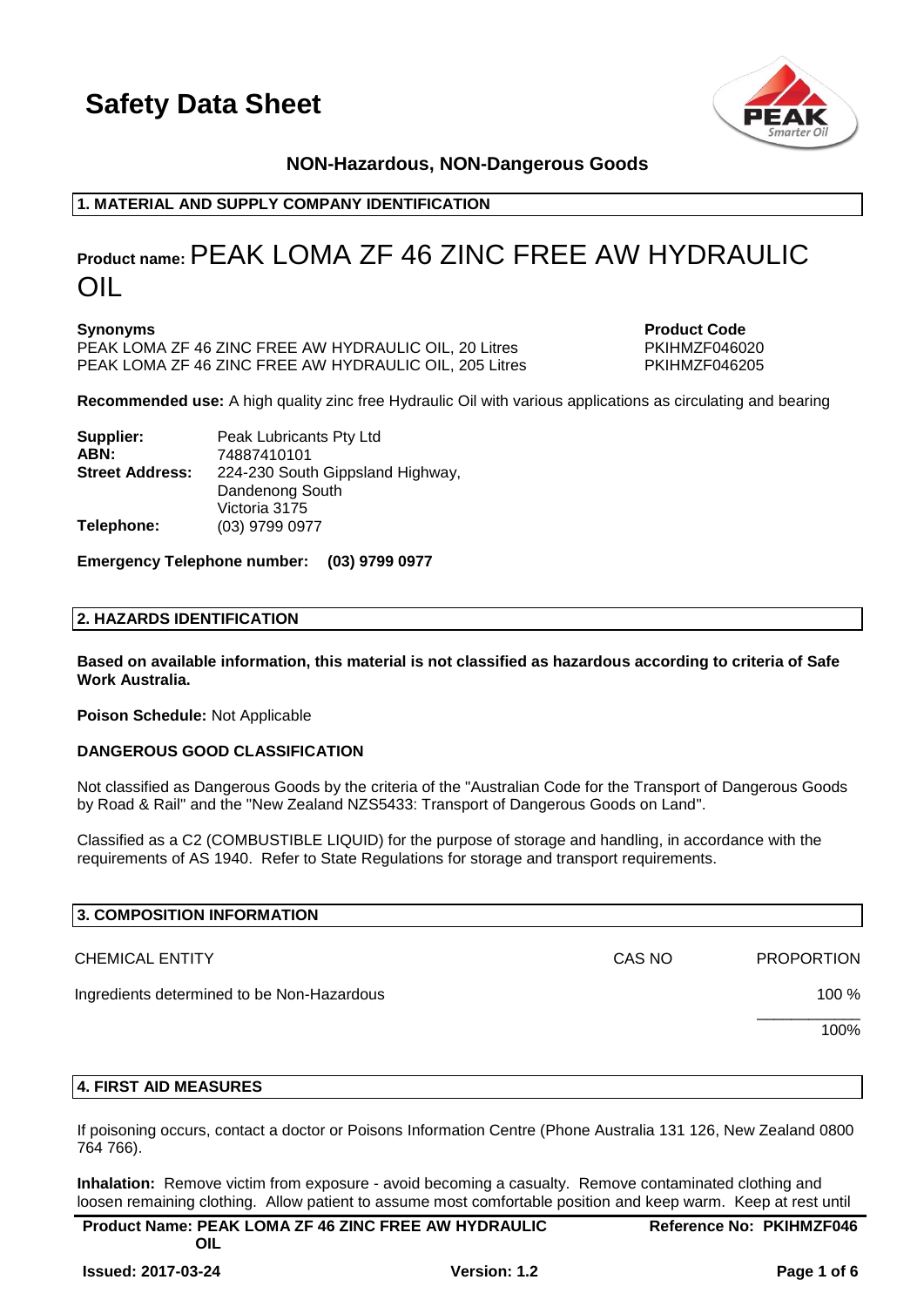

fully recovered. Seek medical advice if effects persist.

**Skin Contact:** If skin or hair contact occurs, remove contaminated clothing and flush skin and hair with running water. If swelling, redness, blistering or irritation occurs seek medical assistance.

**Eye contact:** If in eyes wash out immediately with water. In all cases of eye contamination it is a sensible precaution to seek medical advice.

**Ingestion:** Rinse mouth with water. If swallowed, do NOT induce vomiting. Give a glass of water to drink. Never give anything by the mouth to an unconscious patient. If vomiting occurs give further water. Seek medical advice.

**PPE for First Aiders:** Wear safety shoes, overalls, gloves, safety glasses. Available information suggests that gloves made from nitrile rubber should be suitable for intermittent contact. However, due to variations in glove construction and local conditions, the user should make a final assessment. Always wash hands before smoking, eating, drinking or using the toilet. Wash contaminated clothing and other protective equipment before storing or re-using.

**Notes to physician:** Treat symptomatically.

#### **5. FIRE FIGHTING MEASURES**

**Hazchem Code:** Not applicable.

**Suitable extinguishing media:** If material is involved in a fire use water fog (or if unavailable fine water spray), alcohol resistant foam, standard foam, dry agent (carbon dioxide, dry chemical powder).

**Specific hazards: Combustible liquid.** 

**Fire fighting further advice:** On burning or decomposing may emit toxic fumes. Fire fighters to wear selfcontained breathing apparatus and suitable protective clothing if risk of exposure to vapour or products of combustion or decomposition.

## **6. ACCIDENTAL RELEASE MEASURES**

#### **SMALL SPILLS**

Wear protective equipment to prevent skin and eye contamination. Avoid inhalation of vapours or dust. Wipe up with absorbent (clean rag or paper towels). Collect and seal in properly labelled containers or drums for disposal.

#### **LARGE SPILLS**

Clear area of all unprotected personnel. Slippery when spilt. Avoid accidents, clean up immediately. Wear protective equipment to prevent skin and eye contamination and the inhalation of vapours. Work up wind or increase ventilation. Contain - prevent run off into drains and waterways. Use absorbent (soil, sand or other inert material). Collect and seal in properly labelled containers or drums for disposal. If contamination of crops, sewers or waterways has occurred advise local emergency services.

#### **Dangerous Goods - Initial Emergency Response Guide No:** Not applicable

#### **7. HANDLING AND STORAGE**

**Handling:** Avoid eye contact and repeated or prolonged skin contact. Avoid inhalation of vapour, mist or aerosols.

**Storage:** Store in a cool, dry, well-ventilated place and out of direct sunlight. Store away from foodstuffs. Store

**Product Name: PEAK LOMA ZF 46 ZINC FREE AW HYDRAULIC OIL**

**Reference No: PKIHMZF046**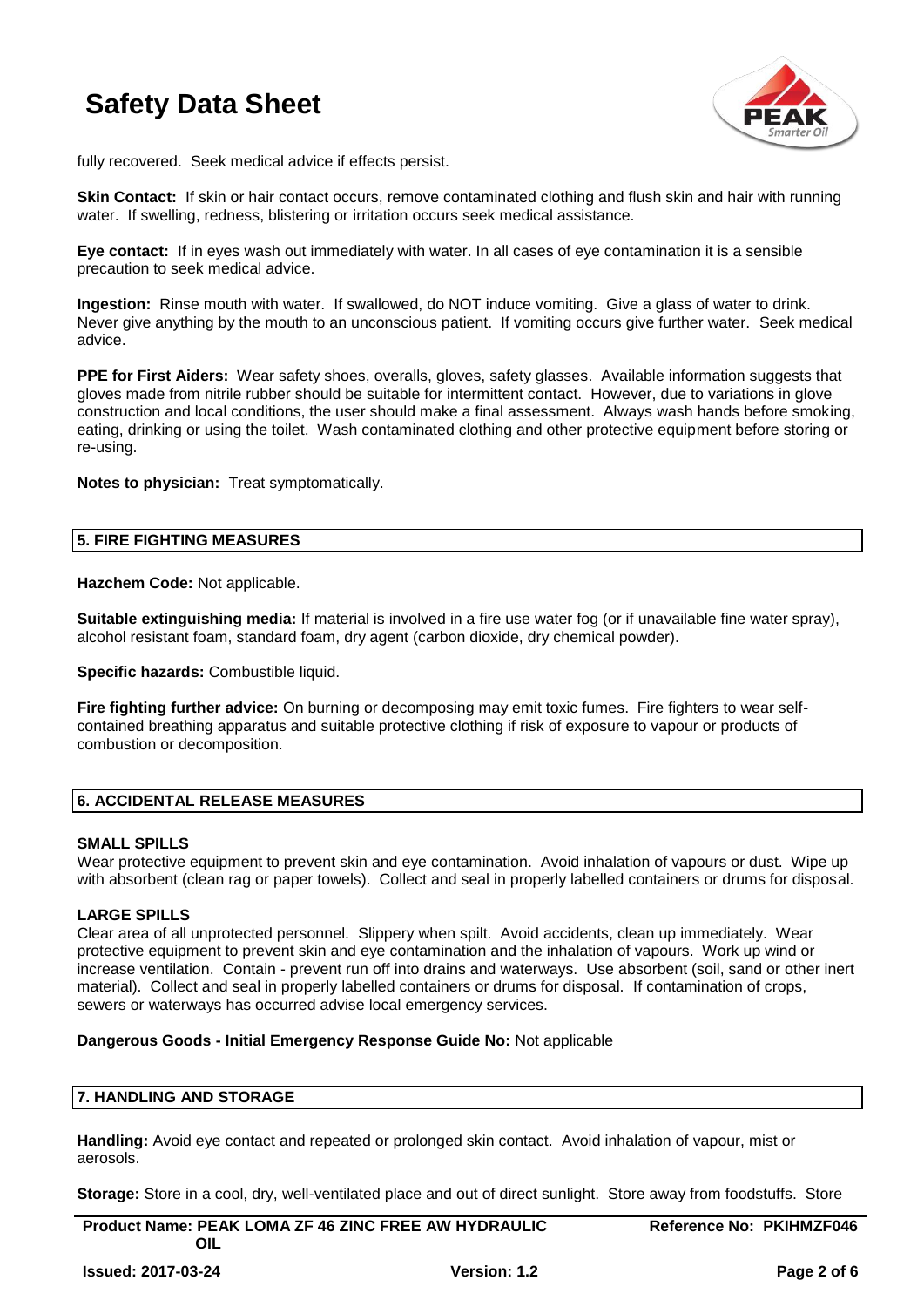

away from incompatible materials described in Section 10. Store away from sources of heat and/or ignition. Keep container standing upright. Keep containers closed when not in use - check regularly for leaks.

Classified as a C2 (COMBUSTIBLE LIQUID) for the purpose of storage and handling, in accordance with the requirements of AS 1940. Refer to State Regulations for storage and transport requirements.

## **8. EXPOSURE CONTROLS / PERSONAL PROTECTION**

**National occupational exposure limits:** No value assigned for this specific material by Safe Work Australia.

**Biological Limit Values:** As per the "National Model Regulations for the Control of Workplace Hazardous Substances (Safe Work Australia)" the ingredients in this material do not have a Biological Limit Allocated.

**Engineering Measures:** Natural ventilation should be adequate under normal use conditions.

**Personal Protection Equipment:** SAFETY SHOES, OVERALLS, GLOVES, SAFETY GLASSES.

Personal protective equipment (PPE) must be suitable for the nature of the work and any hazard associated with the work as identified by the risk assessment conducted.

Wear safety shoes, overalls, gloves, safety glasses. Available information suggests that gloves made from nitrile rubber should be suitable for intermittent contact. However, due to variations in glove construction and local conditions, the user should make a final assessment. Always wash hands before smoking, eating, drinking or using the toilet. Wash contaminated clothing and other protective equipment before storing or re-using.

**Hygiene measures:** Keep away from food, drink and animal feeding stuffs. When using do not eat, drink or smoke. Wash hands prior to eating, drinking or smoking. Avoid contact with clothing. Avoid eye contact and repeated or prolonged skin contact. Avoid inhalation of vapour, mist or aerosols. Ensure that eyewash stations and safety showers are close to the workstation location.

#### **9. PHYSICAL AND CHEMICAL PROPERTIES**

| Form:<br>Colour:<br>Odour:                                                                                                                                                                                                                                                                                                                | Liquid<br>N Av<br>Characterisitc |                                                                                                                                 |
|-------------------------------------------------------------------------------------------------------------------------------------------------------------------------------------------------------------------------------------------------------------------------------------------------------------------------------------------|----------------------------------|---------------------------------------------------------------------------------------------------------------------------------|
| Solubility:<br><b>Specific Gravity:</b><br>Density:<br><b>Relative Vapour Density (air=1):</b><br>Vapour Pressure (20 °C):<br>Flash Point (°C):<br>Flammability Limits (%):<br><b>Autoignition Temperature (°C):</b><br>Melting Point/Range (°C):<br><b>Boiling Point/Range (°C):</b><br>pH:<br><b>Viscosity:</b><br>Total VOC (g/Litre): |                                  | N Av<br>N Av<br>0.8635 g/mL $@$ 15°C<br>N Av<br>N Av<br>> 210<br>N Av<br>N Av<br>N Av<br>N Av<br>N Av<br>46 cSt @ 40 °C<br>N Av |

(Typical values only - consult specification sheet)  $N Av = Not available, N App = Not applicable$ 

#### **10. STABILITY AND REACTIVITY**

**Product Name: PEAK LOMA ZF 46 ZINC FREE AW HYDRAULIC OIL**

**Reference No: PKIHMZF046**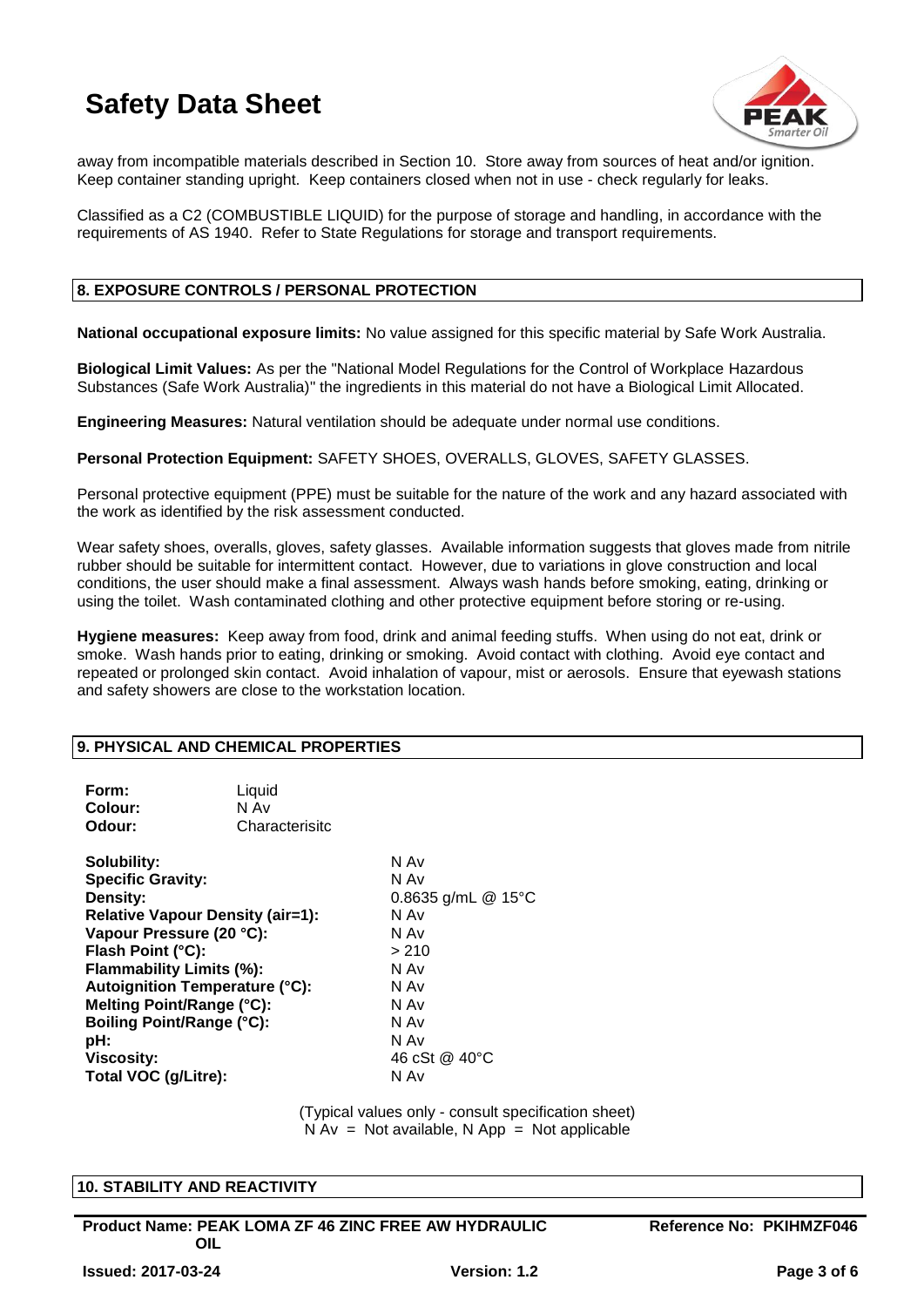

**Chemical stability:** This material is thermally stable when stored and used as directed.

**Conditions to avoid:** Elevated temperatures and sources of ignition.

**Incompatible materials:** Oxidising agents.

**Hazardous decomposition products:** Oxides of carbon and nitrogen, smoke and other toxic fumes.

**Hazardous reactions:** No known hazardous reactions.

#### **11. TOXICOLOGICAL INFORMATION**

No adverse health effects expected if the product is handled in accordance with this Safety Data Sheet and the product label. Symptoms or effects that may arise if the product is mishandled and overexposure occurs are:

#### **Acute Effects**

**Inhalation:** Material may be an irritant to mucous membranes and respiratory tract.

**Skin contact:** Contact with skin may result in irritation.

**Ingestion:** Swallowing can result in nausea, vomiting and irritation of the gastrointestinal tract.

**Eye contact:** May be an eye irritant.

#### **Acute toxicity**

**Inhalation:** This material has been classified as non-hazardous. Acute toxicity estimate (based on ingredients): LC50 > 20.0 mg/L for vapours or LC50 > 5.0 mg/L for dust and mist or LC50 > 20,000 ppm for gas

**Skin contact:** This material has been classified as non-hazardous. Acute toxicity estimate (based on ingredients): >2,000 mg/Kg bw

**Ingestion:** This material has been classified as non-hazardous. Acute toxicity estimate (based on ingredients): >2,000 mg/Kg bw

**Corrosion/Irritancy:** Eye: this material has been classified as not corrosive or irritating to eyes. Skin: this material has been classified as not corrosive or irritating to skin.

**Sensitisation:** Inhalation: this material has been classified as not a respiratory sensitiser. Skin: this material has been classified as not a skin sensitiser.

**Aspiration hazard:** This material has been classified as non-hazardous.

**Specific target organ toxicity (single exposure):** This material has been classified as non-hazardous.

#### **Chronic Toxicity**

**Mutagenicity:** This material has been classified as non-hazardous.

**Carcinogenicity:** This material has been classified as non-hazardous.

**Reproductive toxicity (including via lactation):** This material has been classified as non-hazardous.

**Specific target organ toxicity (repeat exposure):** This material has been classified as non-hazardous.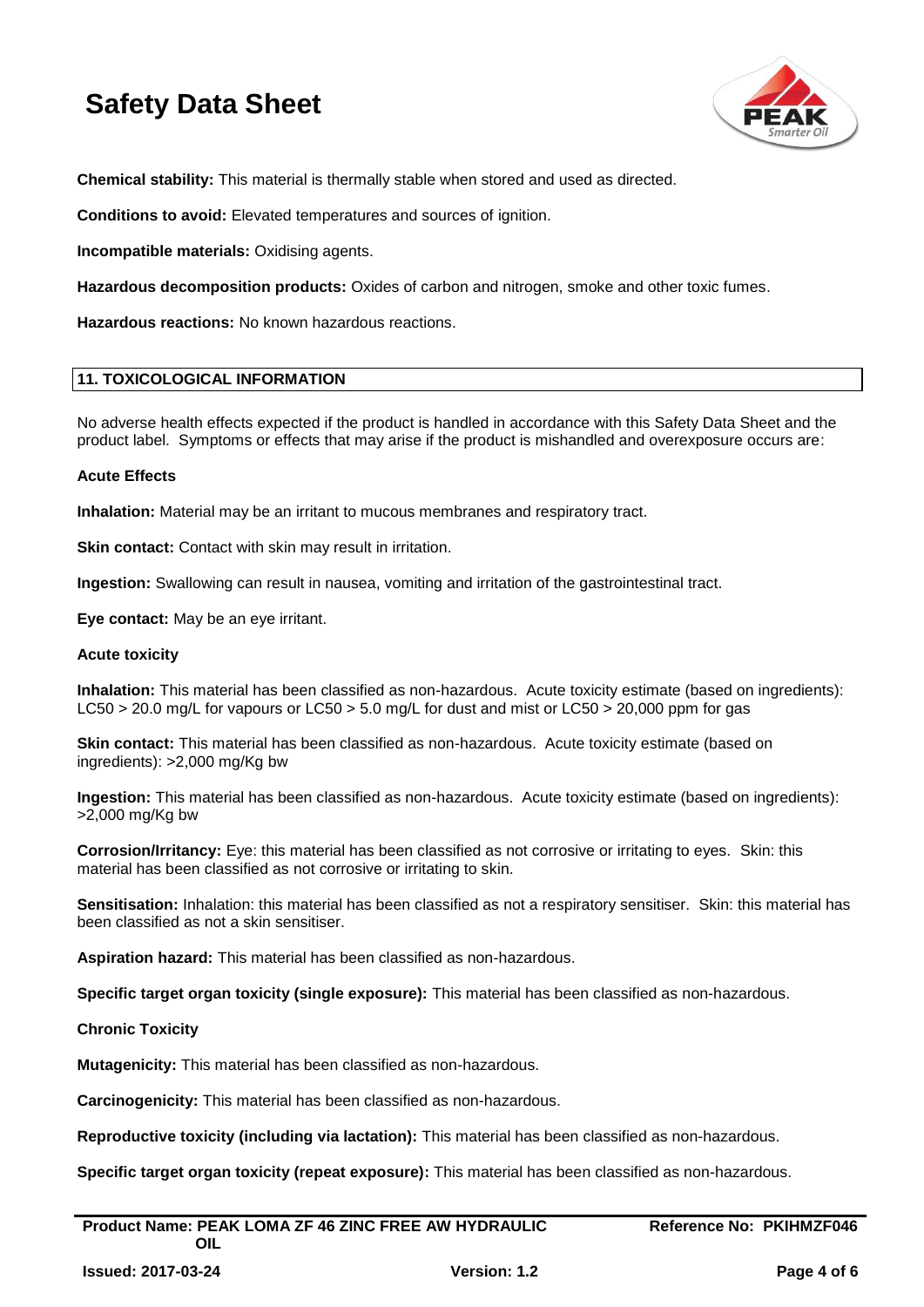

# **12. ECOLOGICAL INFORMATION**

Avoid contaminating waterways.

**Acute aquatic hazard:** This material has been classified as non-hazardous. Acute toxicity estimate (based on ingredients): >100 mg/L

**Long-term aquatic hazard:** This material has been classified as non-hazardous. Non-rapidly or rapidly degradable substance for which there are adequate chronic toxicity data available OR in the absence of chronic toxicity data, Acute toxicity estimate (based on ingredients): >100 mg/L, where the substance is not rapidly degradable and/or BCF  $<$  500 and/or log  $K_{ow}$   $<$  4.

**Ecotoxicity:** No information available.

**Persistence and degradability:** No information available.

**Bioaccumulative potential:** No information available.

**Mobility:** No information available.

#### **13. DISPOSAL CONSIDERATIONS**

Persons conducting disposal, recycling or reclamation activities should ensure that appropriate personal protection equipment is used, see "Section 8. Exposure Controls and Personal Protection" of this SDS.

If possible material and its container should be recycled. If material or container cannot be recycled, dispose in accordance with local, regional, national and international Regulations.

#### **14. TRANSPORT INFORMATION**

## **ROAD AND RAIL TRANSPORT**

Not classified as Dangerous Goods by the criteria of the "Australian Code for the Transport of Dangerous Goods by Road & Rail" and the "New Zealand NZS5433: Transport of Dangerous Goods on Land".

#### **MARINE TRANSPORT**

Not classified as Dangerous Goods by the criteria of the International Maritime Dangerous Goods Code (IMDG Code) for transport by sea.

## **AIR TRANSPORT**

Not classified as Dangerous Goods by the criteria of the International Air Transport Association (IATA) Dangerous Goods Regulations for transport by air.

# **15. REGULATORY INFORMATION**

## **This material is not subject to the following international agreements:**

Montreal Protocol (Ozone depleting substances) The Stockholm Convention (Persistent Organic Pollutants) The Rotterdam Convention (Prior Informed Consent) Basel Convention (Hazardous Waste) International Convention for the Prevention of Pollution from Ships (MARPOL)

## **This material/constituent(s) is covered by the following requirements:**

• All components of this product are listed on or exempt from the Australian Inventory of Chemical Substances (AICS).

• All components of this product are listed on or exempt from the New Zealand Inventory of Chemical

| <b>Product Name: PEAK LOMA ZF 46 ZINC FREE AW HYDRAULIC</b> | <b>Reference No: PKIHMZF046</b> |
|-------------------------------------------------------------|---------------------------------|
| OIL                                                         |                                 |